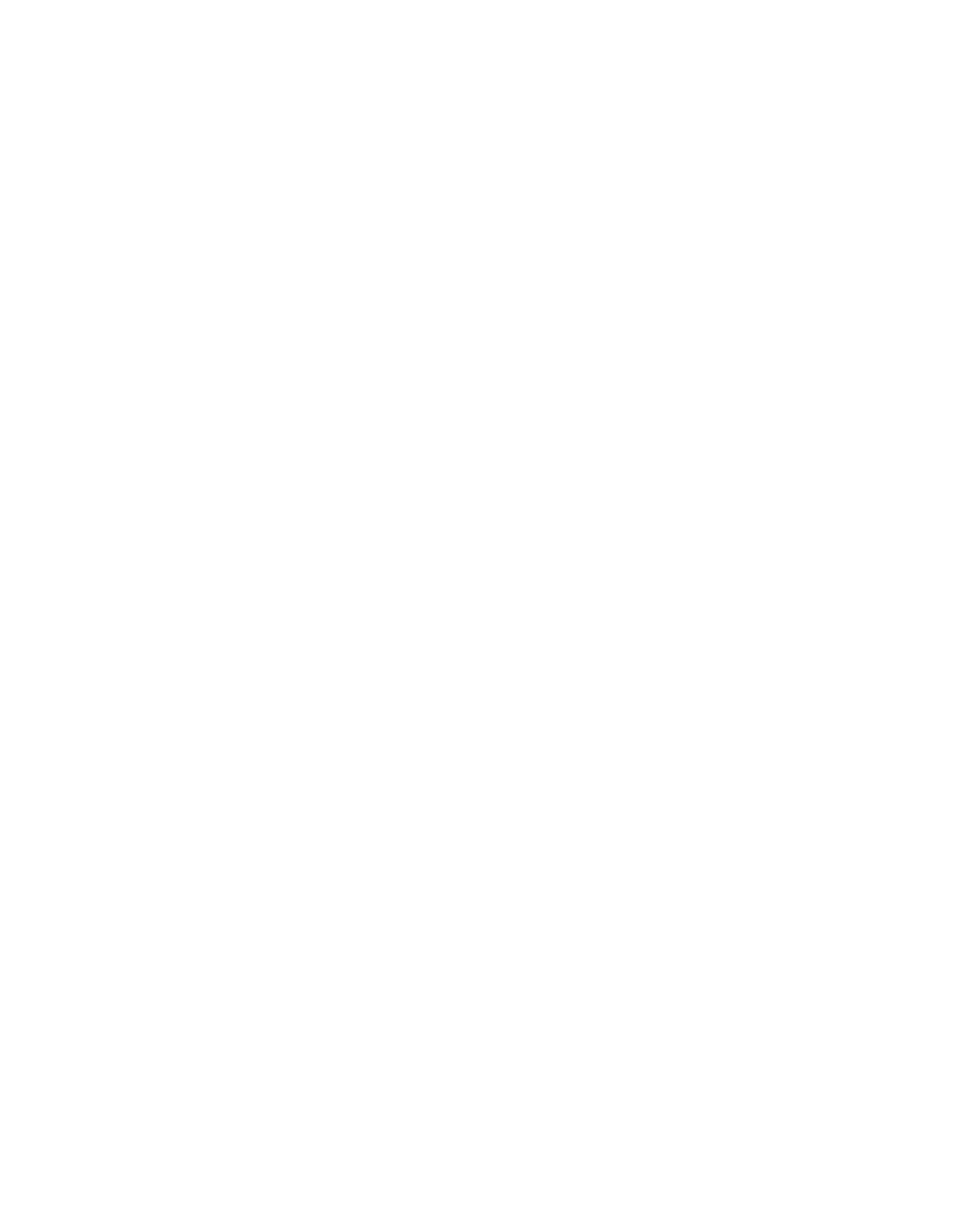## **Legislative History of the Comprehensive Plan**

The Comprehensive Plan was first adopted on July 25, 1994, by Ordinance 117221.

| <b>Adoption</b><br><b>Date</b> | <b>Ordinance</b><br>Number | <b>Nature of Amendments</b>                                                                         |
|--------------------------------|----------------------------|-----------------------------------------------------------------------------------------------------|
| 12/12/94                       | 117436                     | 1994 Capital Improvement Program                                                                    |
| 7/31/95                        | 117735                     | 1995 Comprehensive Plan amendments                                                                  |
| 11/27/95                       | 117906                     | Adoption of a new Human Development Element                                                         |
| 11/27/95                       | 117915                     | 1995 Six-Year CIP amendments                                                                        |
| 7/01/96                        | 118197                     | Response to 4/2/96 Growth Management Hearings Board remand.<br>Repealed policy L-127 of Ord. 117735 |
| 9/23/96                        | 118408                     | Addition of Shoreline Master Program to Plan                                                        |
| 11/18/96                       | 118388                     | 1996 CIP amendments                                                                                 |
| 11/18/96                       | 118389                     | 1996 annual amendments                                                                              |
| 6/16/97                        | 118622                     | Policies for the reuse of Sand Point Naval Station                                                  |
| 9/8/97                         | 118722                     | Response to 3/97 GMHB remand                                                                        |
| 11/13/97                       | 118820                     | 1997 Six-Year CIP amendments                                                                        |
| 11/13/97                       | 118821                     | 1997 annual amendments; addition of Cultural Resources element                                      |
| 6/22/98                        | 119047                     | Adoption of the Ballard Interbay Northend Manufacturing/Industrial<br>Center neighborhood plan      |
| 8/17/98                        | 119111                     | Adoption of the Crown Hill/Ballard neighborhood plan                                                |
| 10/26/98                       | 119207                     | 1998 annual amendments                                                                              |
| 11/02/98                       | 119217                     | Adoption of the Wallingford neighborhood plan                                                       |
| 11/02/98                       | 119216                     | Adoption of the Central Area neighborhood plan                                                      |
| 11/16/98                       | 119231                     | Adoption of the Pioneer Square neighborhood plan                                                    |
| 11/16/98                       | 119230                     | Adoption of the University neighborhood plan                                                        |
| 11/23/98                       | 119264                     | 1998 Six-Year CIP amendments                                                                        |
| 12/07/98                       | 119322                     | Adoption of the Eastlake neighborhood plan                                                          |
| 12/14/98                       | 119298                     | Adoption of the MLK@Holly neighborhood plan                                                         |
| 12/14/98                       | 119297                     | Adoption of the Chinatown/International District neighborhood plan                                  |
| 1/25/99                        | 119356                     | Adoption of the South Park neighborhood plan                                                        |
| 2/08/99                        | 119365                     | Adoption of the Denny Triangle neighborhood plan                                                    |
| 3/15/99                        | 119401                     | Adoption of the South Lake Union neighborhood plan                                                  |
| 3/15/99                        | 119403                     | Adoption of the Queen Anne neighborhood plan                                                        |
| 3/22/99                        | 119413                     | Adoption of the Pike/Pine neighborhood plan                                                         |
| 3/22/99                        | 119412                     | Adoption of the First Hill neighborhood plan                                                        |
| 5/10/99                        | 119464                     | Adoption of the Belltown neighborhood plan                                                          |
| 5/24/99                        | 119475                     | Adoption of the Commercial Core neighborhood plan                                                   |
| 6/07/99                        | 119498                     | Adoption of the Capitol Hill neighborhood plan                                                      |
| 7/06/99                        | 119524                     | Adoption of the Green Lake neighborhood plan                                                        |
| 7/06/99                        | 119525                     | Adoption of the Roosevelt neighborhood plan                                                         |
| 7/09/99                        | 119538                     | Adoption of the Aurora Licton neighborhood plan                                                     |
| 7/21/99                        | 119506                     | Adoption of the West Seattle Junction neighborhood plan                                             |
| 8/23/99                        | 119615                     | Adoption of the Westwood/Highland Park neighborhood plan                                            |

#### **Comprehensive Plan Amendments**

iii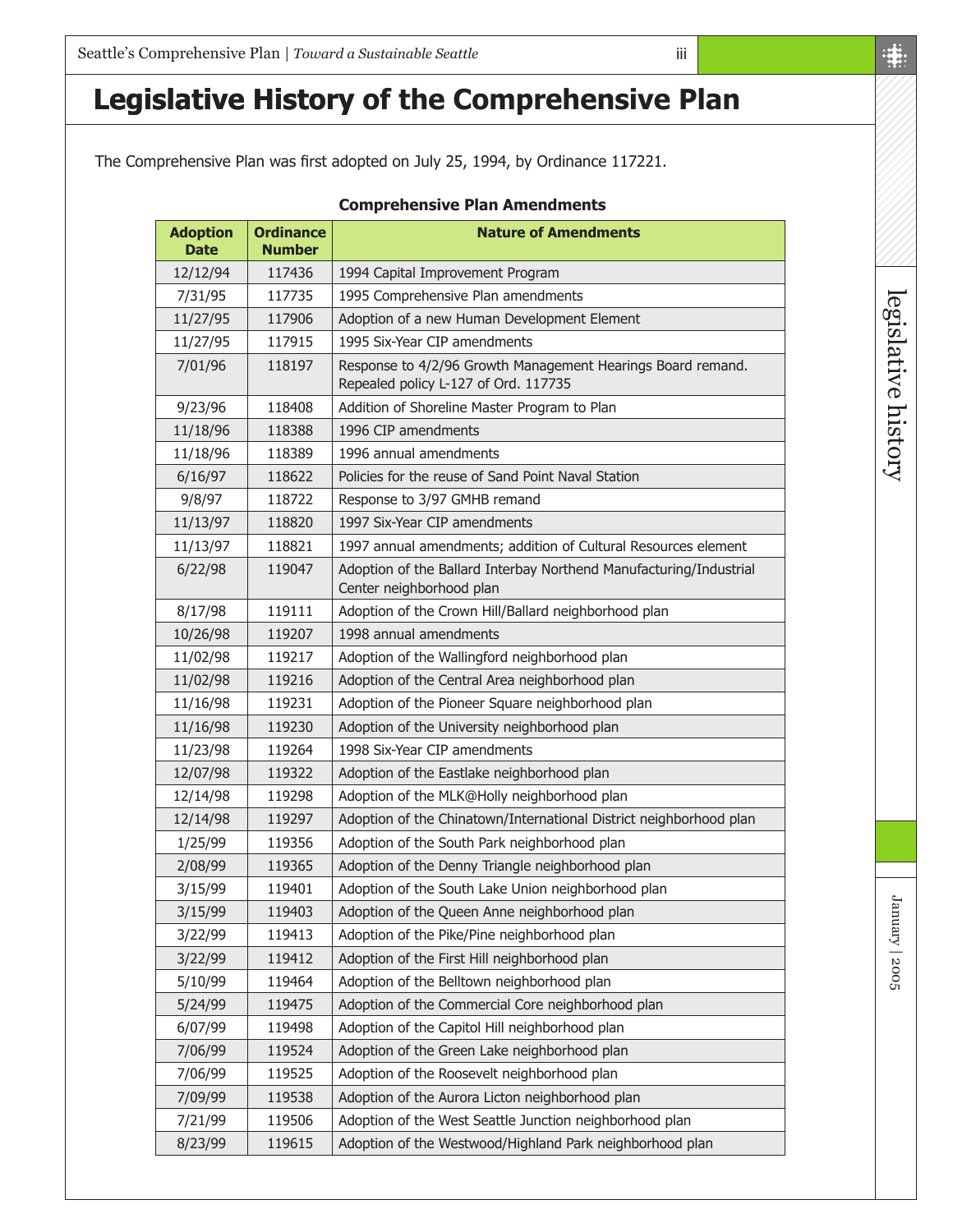| <b>Adoption</b><br><b>Date</b> | <b>Ordinance</b><br><b>Number</b> | <b>Nature of Amendments</b>                                                                         |
|--------------------------------|-----------------------------------|-----------------------------------------------------------------------------------------------------|
| 8/23/99                        | 119614                            | Adoption of the Rainier Beach neighborhood plan                                                     |
| 9/07/99                        | 119633                            | Adoption of the North Neighborhoods neighborhood plan                                               |
| 9/07/99                        | 119634                            | Adoption of the Morgan Junction neighborhood plan                                                   |
| 9/27/99                        | 119671                            | Adoption of the North Rainier neighborhood plan                                                     |
| 10/04/99                       | 119685                            | Adoption of the Broadview/Bitter Lake/Haller Lake neighborhood plan                                 |
| 10/04/99                       | 119687                            | Adoption of the Fremont neighborhood plan                                                           |
| 10/11/99                       | 119694                            | Adoption of the Columbia City neighborhood plan                                                     |
| 10/25/99                       | 119713                            | Adoption of the North Beacon Hill neighborhood plan                                                 |
| 10/25/99                       | 119714                            | Adoption of the Admiral neighborhood plan                                                           |
| 11/15/99                       | 119743                            | Adoption of the Greenwood/Phinney Ridge neighborhood plan                                           |
| 11/15/99                       | 119744                            | 1999 annual amendments                                                                              |
| 11/22/99                       | 119760                            | 1999 Six-Year CIP amendments                                                                        |
| 12/06/99                       | 119789                            | Adoption of the Delridge neighborhood plan                                                          |
| 2/07/00                        | 119852                            | Adoption of the Georgetown neighborhood plan                                                        |
| 6/12/00                        | 119973                            | Adoption of the Greater Duwamish Manufacturing/Industrial Center<br>neighborhood plan               |
| 11/13/00                       | 120158                            | Response to Growth Management Hearings Board remand; Green-<br>wood/Phinney Ridge neighborhood plan |
| 12/11/00                       | 120201                            | 2000 five-year Comprehensive Plan review amendments                                                 |
| 10/15/01                       | 120563                            | 2001 annual amendments                                                                              |
| 12/09/02                       | 121020                            | 2002 annual amendments                                                                              |
| 12/13/04                       | 121701                            | 2004 10-year Update to Comprehensive Plan                                                           |
| 10/10/05                       | 121955                            | 2005 Annual Amendments                                                                              |
| 12/11/06                       | 122313                            | 2006 Annual Amendments                                                                              |
| 12/17/07                       | 122610                            | 2007 Annual Amendments                                                                              |
| 10/27/08                       | 122832                            | 2008 Annual Amendments                                                                              |
| 3/29/10                        | 123267                            | 2010 Annual Amendments                                                                              |
| 4/11/11                        | 123575                            | 2011 Annual Amendments                                                                              |
| 4/10/12                        | 123854                            | 2012 Annual Amendments                                                                              |
| 5/20/13                        | 124177                            | 2013 Annual Amendments                                                                              |
| 5/2/14                         | 124458                            | 2014 Annual Amendments                                                                              |

#### **Resolutions Related to Vision for City of Seattle Comprehensive Plan**

| <b>Passage</b><br><b>Date</b>          | <b>Resolution</b> | <b>Nature of Legislation</b>                                                                                |
|----------------------------------------|-------------------|-------------------------------------------------------------------------------------------------------------|
| 7/25/94                                | 28962             | 1994 Vision for the Comprehensive Plan                                                                      |
| 11/27/95                               | 29215             | Updated 1994 Vision to reflect addition of Human Development<br>element in Comprehensive Plan (Ord. 117906) |
| 30252<br>12/11/00<br>12/13/04<br>30727 |                   | Updated Vision to reflect Cultural Resources and Environment<br>elements and adoption of neighborhood plans |
|                                        |                   | Updated Vision in conjunction with the 2004 10-year Update to the<br>Comprehensive Plan                     |

 $\overline{\phantom{a}}$ 

 $\overline{\phantom{a}}$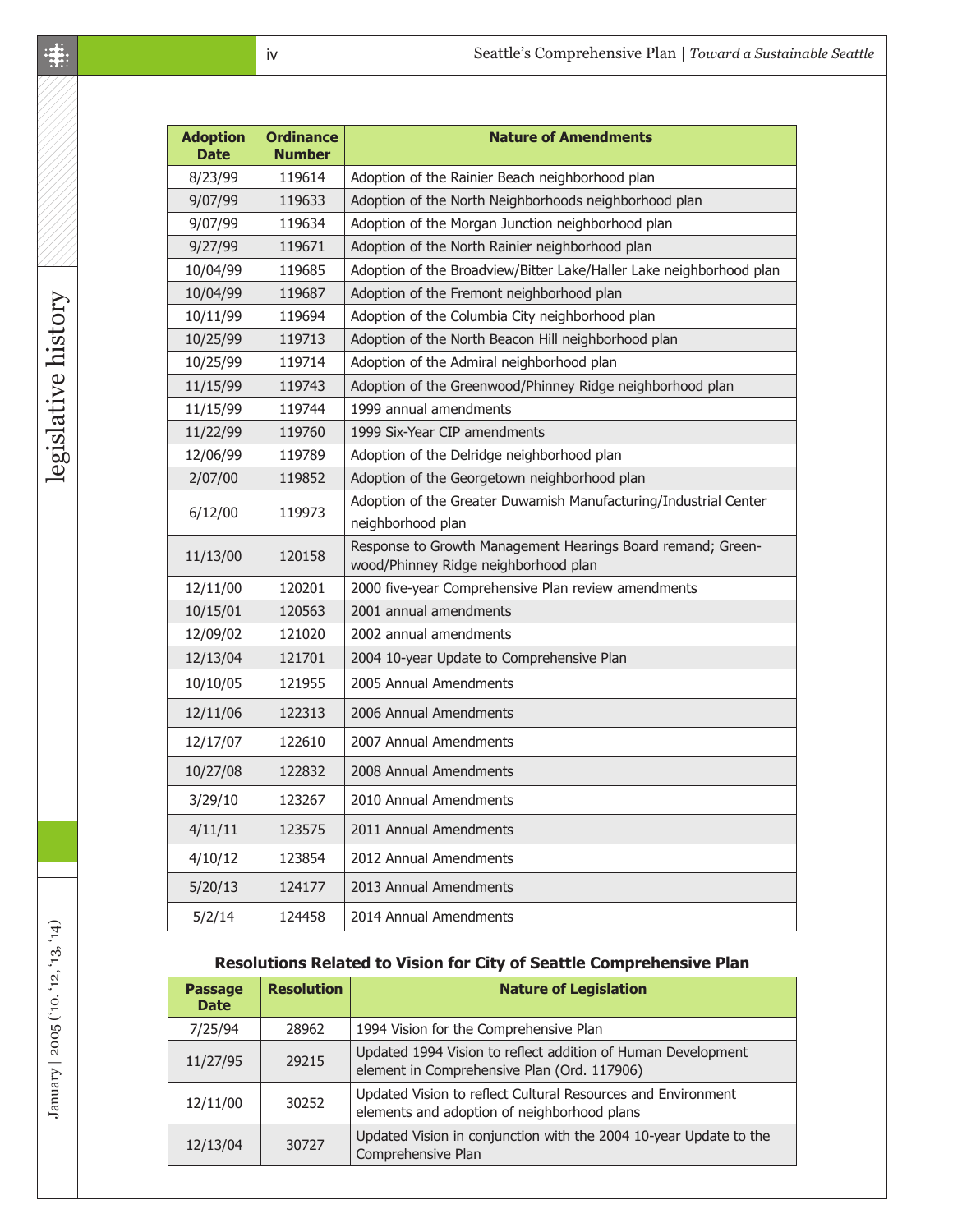## **Vision for the Comprehensive Plan**

#### **<sup>A</sup>** Introducing Seattle's Comprehensive Plan

The City of Seattle's Comprehensive Plan, Toward a Sustainable Seattle, is a 20-year policy plan (1994- 2014) designed to articulate a vision of how Seattle will grow in ways that sustain its citizens' values. The Comprehensive Plan makes basic policy choices and provides a flexible framework for adapting to real conditions over time. The initial building blocks of the Comprehensive Plan are the "elements" required by the state's Growth Management Act: land use, transportation, housing, capital facilities and utilities. King County's Countywide Planning Policies require the addition of an economic development element, and the Seattle Framework Policies (Resolution 28535) inspired the inclusion of a neighborhood planning element when the Plan was first adopted in 1994. The Framework Policies also inspired the later additions of a Human Development element and an Environmental element to the Plan. The ideas in the plan were developed over five years through discussion and debate and the creative thinking of thousands of Seattle citizens working with City staff and elected officials.

#### **B** The Vision

#### core values

Both the 1994 Comprehensive Plan and this 2004 revision have been informed and guided by basic community values. From the many discussions and debates that contributed to the original development of the Comprehensive Plan, a set of four core values emerged:

v

- **Community**
- **Environmental Stewardship**
- **Economic Opportunity and Security**
- **Social Equity**

These core values are the fundamental principles that guide the Comprehensive Plan and the ultimate measure of the plan's success or failure.

#### **Community**

Seattleites understand that the health of the City and of the whole region depends on the strength of community within and between neighborhoods and across city and county boundaries. Seattleites share pride in the community fabric of Seattle's neighborhoods and the diversity of its people. At the neighborhood level, residents and business people experience a great sense of belonging to a community. People may also derive a sense of community from cultural or religious associations.

The City will facilitate and support a strong sense of community within neighborhoods. The City will strive to support people of all ages, and ethnic, economic or social groups in finding a sense of belonging and ownership, accessing needed services, and connecting with other people. At the same time, through its actions the City will strive to strengthen a sense of community among people throughout the city and will be a leader in efforts to build broad support for economic, environmental and social community in the region.

vision

January | 2005 (2012)

January | 2005 (2012)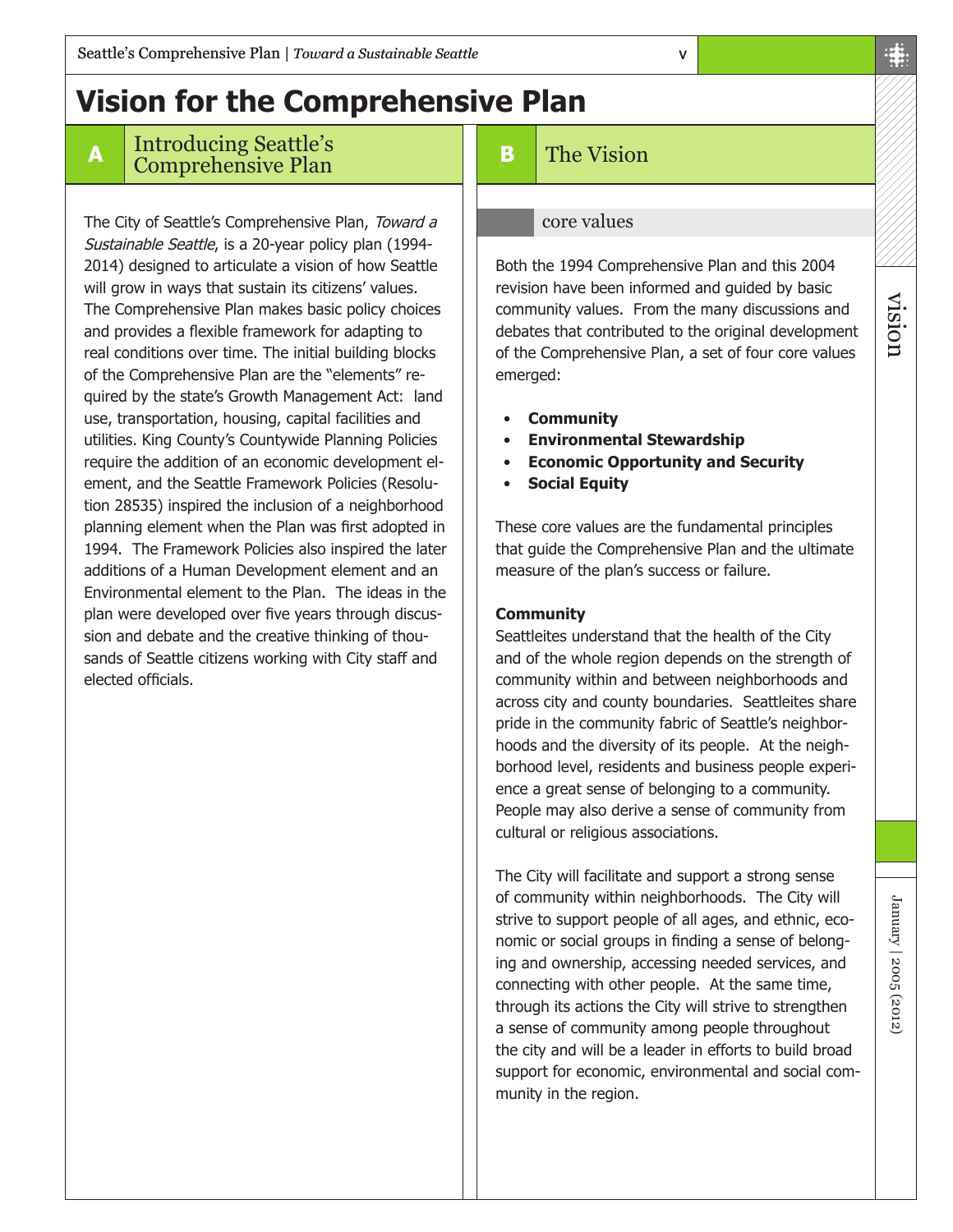#### **Environmental Stewardship**

The beauty and diversity of the natural environment in and around our city is one of the characteristics that most distinguishes Seattle from other major cities around the country and the world. The longterm health and wealth of the community depend, in part, on environmental quality. The Comprehensive Plan calls for Seattle to continue to be a national leader in environmental stewardship. The City will strive to:

- Protect and improve the quality of the local and global environments;
- Maintain and enhance conditions necessary for a healthy natural environment;
- Design, build, and manage the City's built environment in ways that protect and strive to restore over time natural resources and natural systems;
- Act as a role model for individuals, households, businesses, and other institutions in environmentally sustainable practices;
- Help all citizens to become environmental stewards; and
- Improve the overall quality of life in Seattle.

Environmental stewardship is linked to the other core values. For example, the Plan's urban village strategy promotes compact, more pedestrian-oriented development and non-auto transportation choices, such as transit. This type of development fosters local business growth, public health, and community connections while reducing air and water pollution, loss of green space, and pervious surfaces.

All Seattleites have the right to a healthy and safe environment. While this is a shared responsibility among government, residents, and businesses, the City is committed to doing its part. The City will assess alternatives to implement this Plan's growth management objectives using the best information available and will strive to incorporate measures that prevent harm to human and environmental health.

#### **Economic Opportunity and Security**

Citizens of Seattle want themselves, their children and others living in the city to enjoy the benefit of a healthy economy. They wish to ensure the continuation of economic opportunity and security of livelihood in a manner that balances these benefits with full realization of other values. A strong economy is fundamental to maintaining a quality of life in Seattle in which individuals may meet their basic needs for food and shelter, health care and education. A strong economy is also essential for government to generate the resources necessary to support public investment and amenities and to help people who need assistance.

The City will look for ways to enhance the region's economic prosperity and will accommodate a reasonable share of the region's economic growth. This is intended to increase opportunity for the city's distressed communities, raise personal incomes, and increase tax revenues. The City will actively promote: Seattle's involvement in the global economy by creating a positive environment for international trade; an employment environment that provides livable wage jobs; and the education and skill-building opportunities to help ensure employability for all community members.

#### **Social Equity**

Seattleites recognize that resources and opportunities are not limitless and must be shared among all members of the community. Seattle citizens seek greater equity in the opportunity to benefit from, participate in and contribute to the life of the community.

In order to promote equality, justice and understanding, the City will not tolerate discrimination in employment or housing on the basis of race, color, age, gender, marital status, sexual orientation, political ideology, creed, religion, ancestry, national origin or the presence of any sensory, mental or physical disability. The City will aim for a society that gives its residents equal opportunities to participate in, and benefit from, economic growth.

#### $\ddot{\ddot{\pi}}$

# vision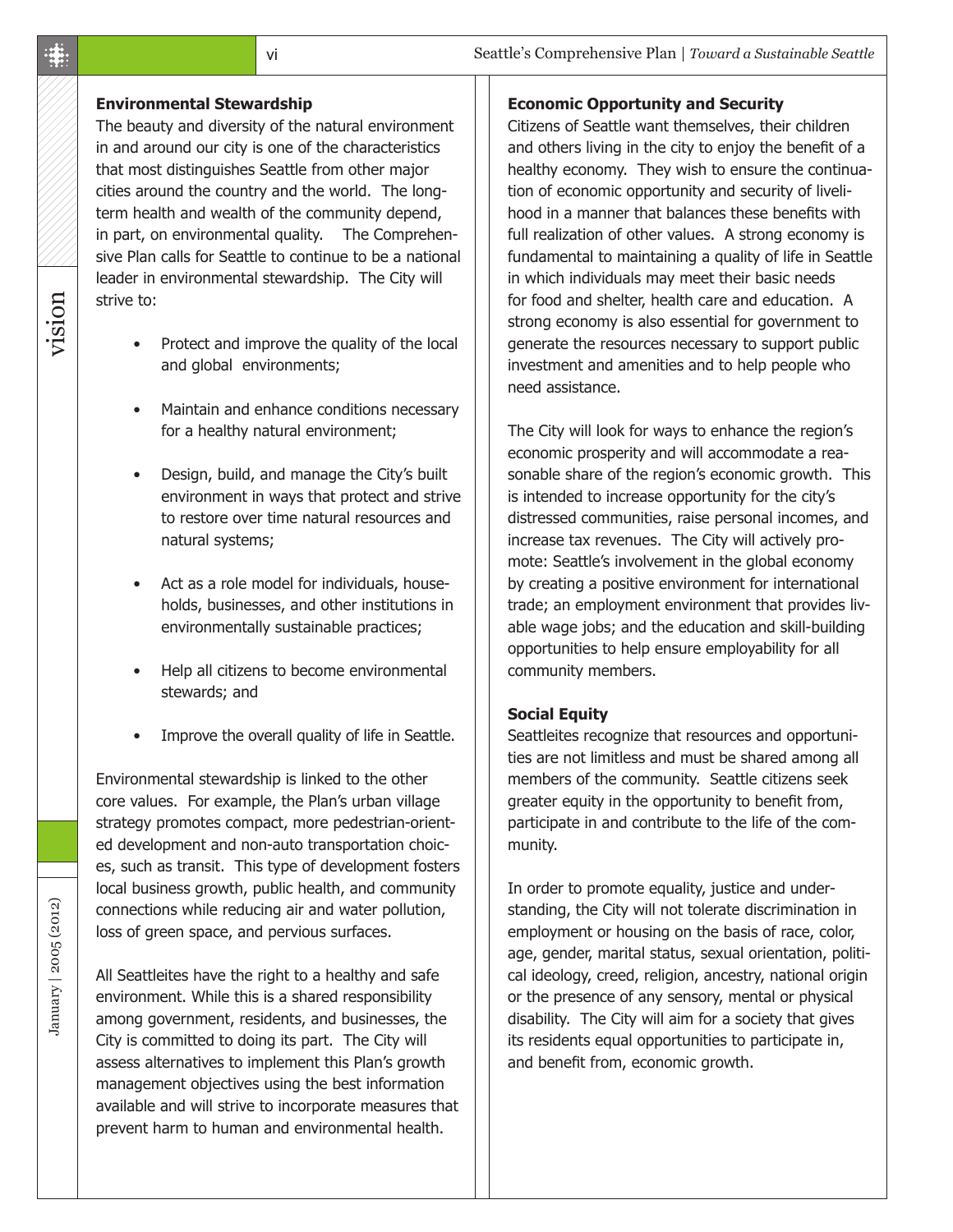Seattle's future depends on the skills, strength and vitality of all of its people. City building involves people's increased involvement in and connection to the community; more supportive families and healthier children; increased access to health care and services; a more skilled and capable workforce; and increased safety in homes, neighborhoods and streets. The City will encourage Seattleites to better understand one another and to create urban environments that work for people. The community must work together toward reducing poverty and creating opportunities for all people, and assisting those in the population who are most vulnerable.

Residents of distressed communities, where incomes, educational levels, skill levels and labor force participation rates are lower than average, may require special attention to ensure their ability to participate equitably in the city's opportunities. These same communities may need special attention to ensure that the infrastructure and services provided there support economic viability and a high quality of living.

#### toward a sustainable Seattle

Sustainability is the common-sense notion that the health of our environment, our economy, our bodies, and our community as a whole, are not only closely linked, but dependent on one another.

The four core values described above -- economic opportunity and security, environmental stewardship, social equity and community -- are the pillars of sustainability. The overarching goal of this Comprehensive Plan is to promote sustainable development -- that is, development that reflects, protects, and advances these core values, through a smart and well-integrated approach to where and how we grow.

#### **Where We Grow**

Seattle is projected to grow by approximately 47,000 households and 84,000 jobs by 2024. Where this growth occurs has enormous impacts on local and regional environmental quality, neighborhood quality-of-life, economic opportunity, and the overall costs of development. For example, recent studies show that urban sprawl increases the use of motor vehicles, which further degrades air quality, and leads to growing public health concerns such as obesity and asthma. A fundamental goal of this Plan is to steer the majority of estimated growth in housing units and jobs toward urban centers and urban villages, for the following reasons:

vii

- help preserve green spaces, forests, and farmlands outside of the urban growth area;
- preserve the character of Seattle's predominantly single-family neighborhoods;
- reduce dependence on private motor vehicles ( the emissions from which are the number one source of air pollution and climate-altering greenhouse gases in the Puget Sound region, as well as a major source of water pollution);
- use natural resources such as land, water, and energy efficiently;
- improve public health by promoting walking and bicycling; and
- reduce the costs of building and maintaining public infrastructure and services, such as roads, water and energy supply, and waste management systems

vision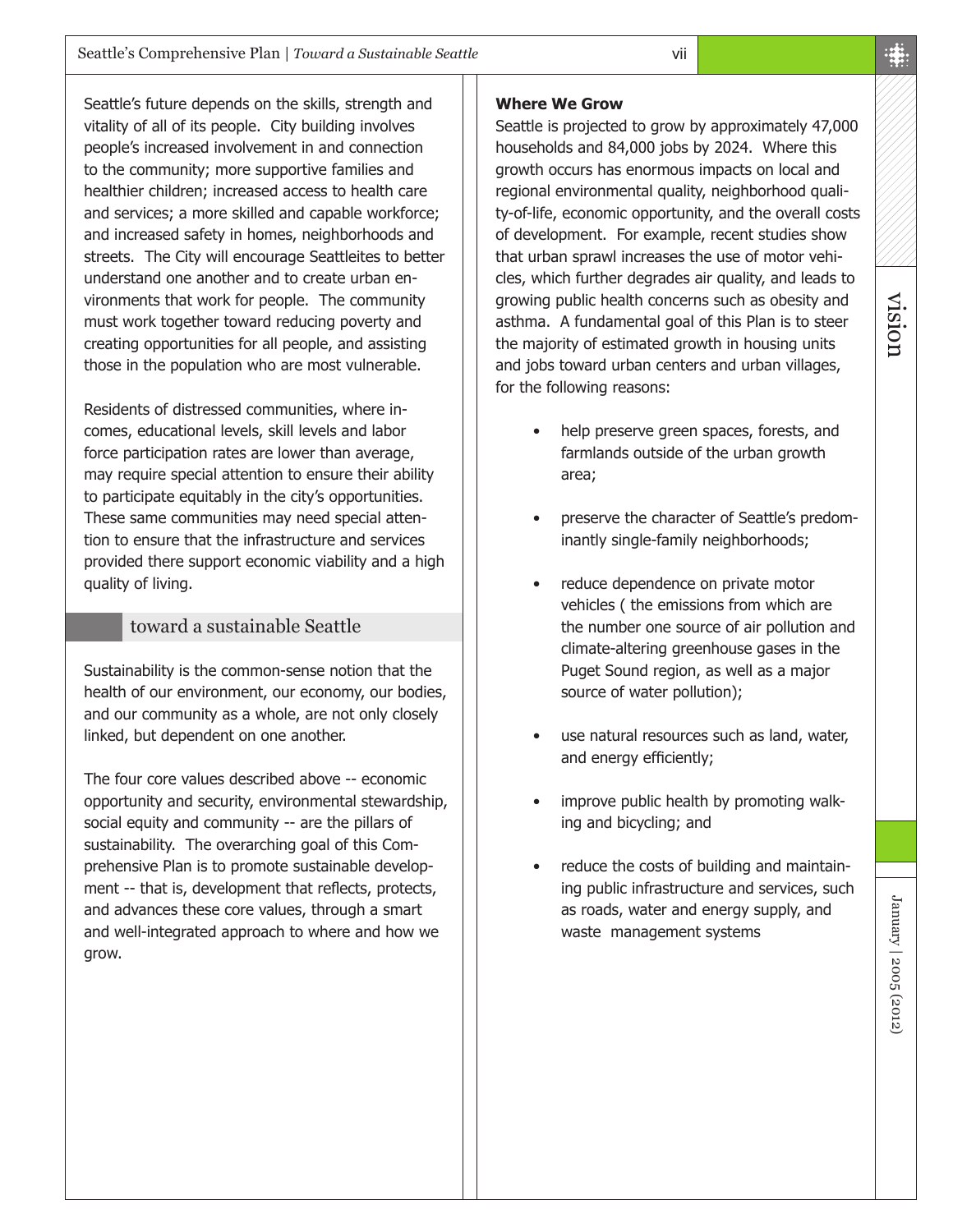#### **How We Grow**

Perhaps equally important is how growth and development occur in Seattle. Urban centers and urban villages must be safe, healthy, green, accessible and affordable. They must be more people-oriented and less car-oriented. In short, they must be places where people want to live, work, play, and raise families. This puts a very high premium on people- and environment-friendly urban design and development practices, including "low-impact development" approaches such as green building and natural systems drainage. This Plan reflects the City's commitment to these types of practices, in everything from managing land use and transportation, building capital facilities such as parks, and providing services such as affordable housing, drinking water, and electricity.

#### **C** Getting There from Here

The Plan is intended to manage growth and change in Seattle for the next 20 years. The future described in the Plan cannot be achieved all at once.

Over the life of the Plan, growth likely will occur more slowly at times, more rapidly at others, and in somewhat different patterns and sequences than is currently foreseen. The best a plan can be is a welleducated guess about how to accommodate people and conditions that cannot be known in advance. An effective plan must be flexible enough to succeed within a range of likely conditions and be adjusted as those conditions are monitored and evaluated, while maintaining a steady aim at its ultimate goals.

Through the urban village strategy, the Plan intends to achieve goals that are shaped by the core values. The Plan's flexibility comes from the mechanisms that permit its adaptation to needs as they arise from the real experience of the next 20 years. The following mechanisms will help translate the Plan's policies into City actions.

**Neighborhood Planning** that followed the adoption of this plan produced amendments that tailor the plan's citywide perspective to individual urban and manufacturing centers, villages and neighborhoods. Neighborhood plans are expected to continue to aid in adjusting and fine-tuning the plan over time.

**Coordination with Other Jurisdictions** is occurring through regional planning processes. Seattle representatives have participated with King County, suburban cities and Puget Sound Regional Council representatives. Many regional issues have been addressed sketchily. Many others have been identified for future discussion. Undoubtedly, continued regional planning forums will be needed to meet the Growth Management Act's challenge for regional action toward creating, implementing and funding a shared vision.

#### $\ddot{\ddot{\pi}}$

vision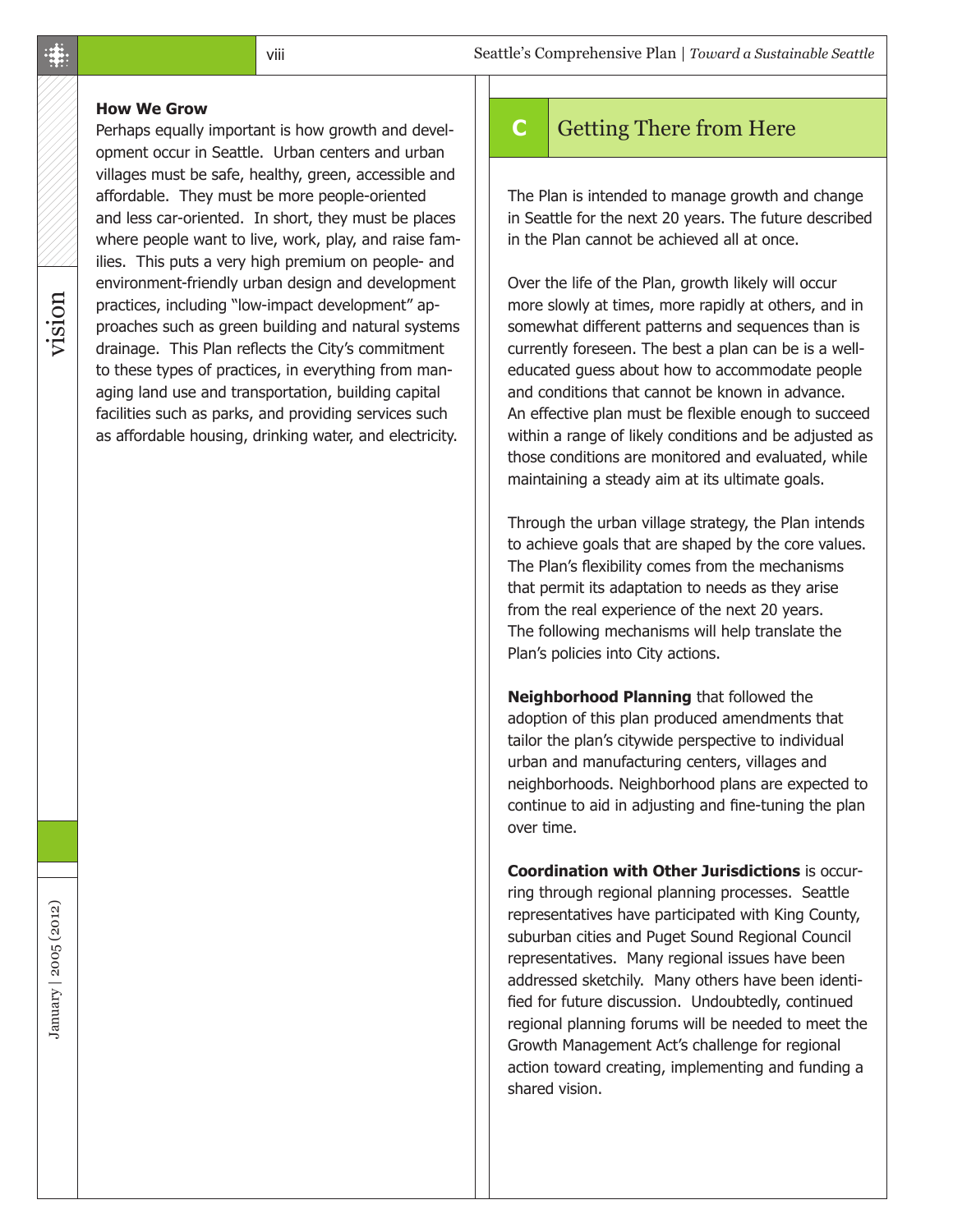**Regulations** have been and will be adopted when necessary to conform to the policies in this Plan.

**A Strategic Investment Strategy** will describe a framework for making resource allocation decisions in an environment where wants and needs always exceed the finite resources available. Tradeoffs among many possible investment choices will be made to achieve the Plan's goals. The framework will add dimension to the Plan's goals by enabling them to be addressed over time.

**Monitoring and Evaluation** will be done periodi cally to assess progress toward achieving Compre hensive Plan goals as well as to measure conditions and changes occurring in the city. Monitoring and evaluation will help ensure consistency within and among the Plan elements as well as with the Growth Management Act and county and regional growth plans. Monitoring and evaluation will lead to both Plan amendments and improved ability to project future conditions. The Seattle Planning Commission will assist the Mayor and the City Council in monitor ing and evaluation of the Plan and will advise them as to any needed amendments to the Plan.

**Citizen Participation** in City processes will build upon the dialogue between government and citizens that began with the development and adoption of the Plan. The City will strive to find improved means to communicate with and involve citizens in planning and decision-making. The City will strive to pro vide information that can be easily understood and to provide access for public involvement. This will include processes for amending and implementing the Plan.

vision

January | 2005 (2012) January | 2005 (2012)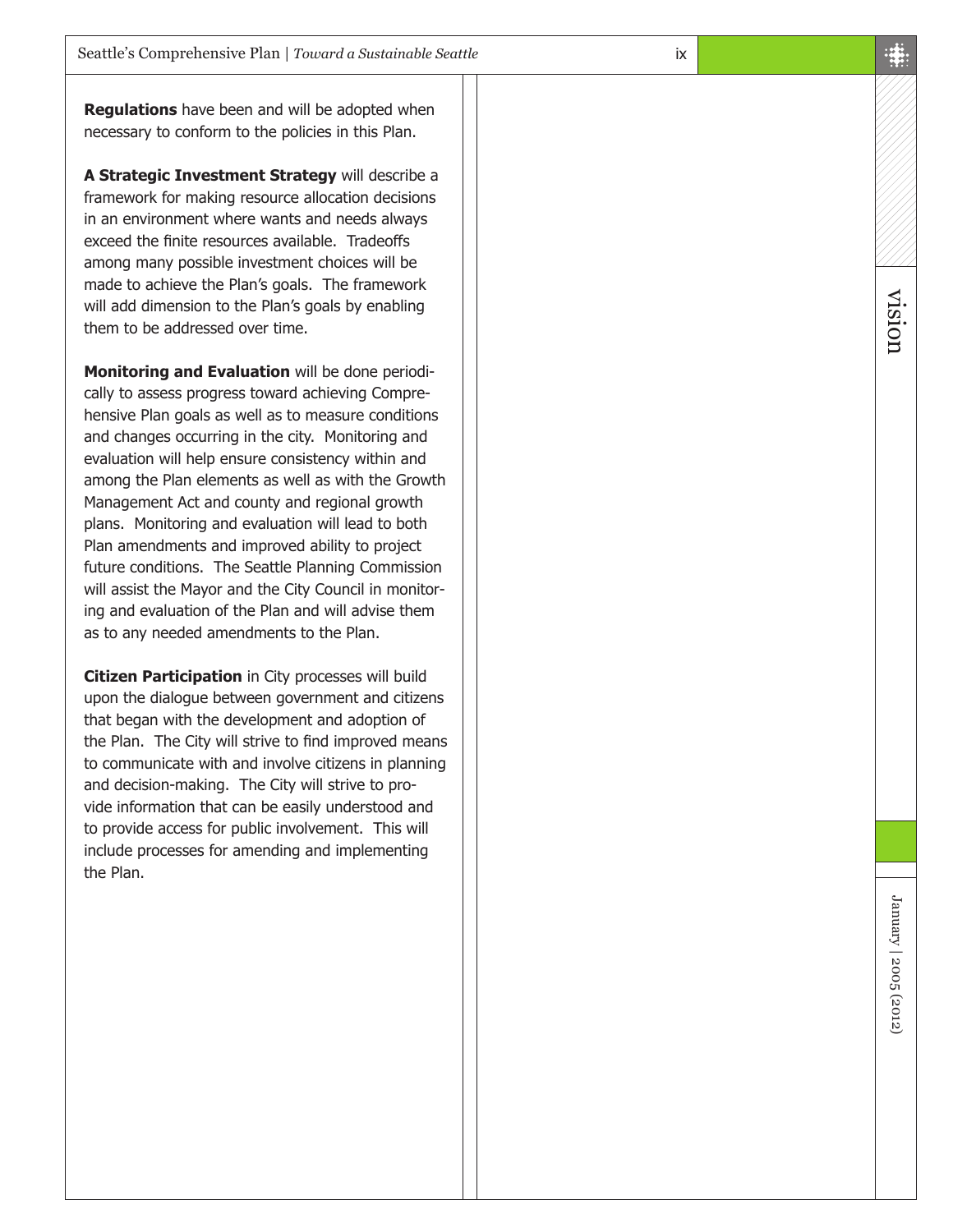### **Application of the Comprehensive Plan**

application application

The principal purpose of this Comprehensive Plan is to provide policies that guide the development of the City in the context of regional growth management. These polices can be looked to by citizens and by all levels of government in planning for growth. Specifically, the Plan will be used by the City of Seattle to help make decisions about proposed ordinances, policies and programs. Although the Plan will be used to direct the development of regulations which govern land use and development, the Plan will not be used to review applications for specific development projects except when reference to this Comprehensive Plan is expressly required by an applicable development regulation.

The Plan format generally presents a Plan "goal," followed by "policies" related to the goal, and may include a "discussion" about the goals and policies. Each of these components is defined as follows:

**Goals** represent the results that the City hopes to realize over time, perhaps within the 20-year life of the Plan, except where interim time periods are stated. Whether expressed in terms of numbers or only as directions for future change, goals are not guarantees or mandates.

**Policies** should be read as if preceded by the words "it is the City's general policy to..." A policy helps to guide the creation or change of specific rules or strategies (such as development regulations, budgets or program area plans). City officials will generally make decisions on specific City actions by following ordinances, resolutions, budgets or program area plans that themselves reflect relevant Plan policies, rather than by referring directly to this Plan. Implementation of most policies involves a range of City actions over time, so one cannot simply ask whether a specific action or project would fulfill a particular Plan policy. For example, a policy that the City will "give priority to" a particular need indicates that need will be treated as important, not that it will take precedence in every City decision.

Some policies use the words "shall" or "should," "ensure" or "encourage," and so forth. In general, such words should be read to describe the relative degree of emphasis that the policy imparts, but not necessarily to establish a specific legal duty to perform a particular act, to undertake a program or project, or to achieve a specific result. Whether such a result is intended must be determined by reading the policy as a whole and by examining the context of other related policies in the Plan.

Some policies may appear to conflict, particularly in the context of a specific fact situation or viewed from the different perspectives of persons whose interests may conflict on a given issue. A classic example is the oft-referenced "conflict" between policies calling for "preservation of the environment" and policies that "promote economic development." Because Plan policies do not exist in isolation, and must be viewed in the context of all potentially relevant policies, it is largely in the application of those policies that the interests which they embody are reconciled and balanced by the legislative and executive branches of City government.

Before this Plan was adopted, the City of Seattle had many policies in place which were approved over the course of many years, and which affect the full range of programs and services provided by the City. To the extent a conflict may arise between such a policy and this Plan, the Plan will generally prevail, except that policies that are used in the application of existing development regulations shall continue to be used until those regulations are made consistent with the Plan pursuant to RCW 36.70A.040.

**Discussion** is provided to explain the context in which decisions on goals and policies have been made, the reasons for those decisions, and how the goals and policies are related. The discussion portions of the Plan do not establish or modify policies, but they may help to interpret policies.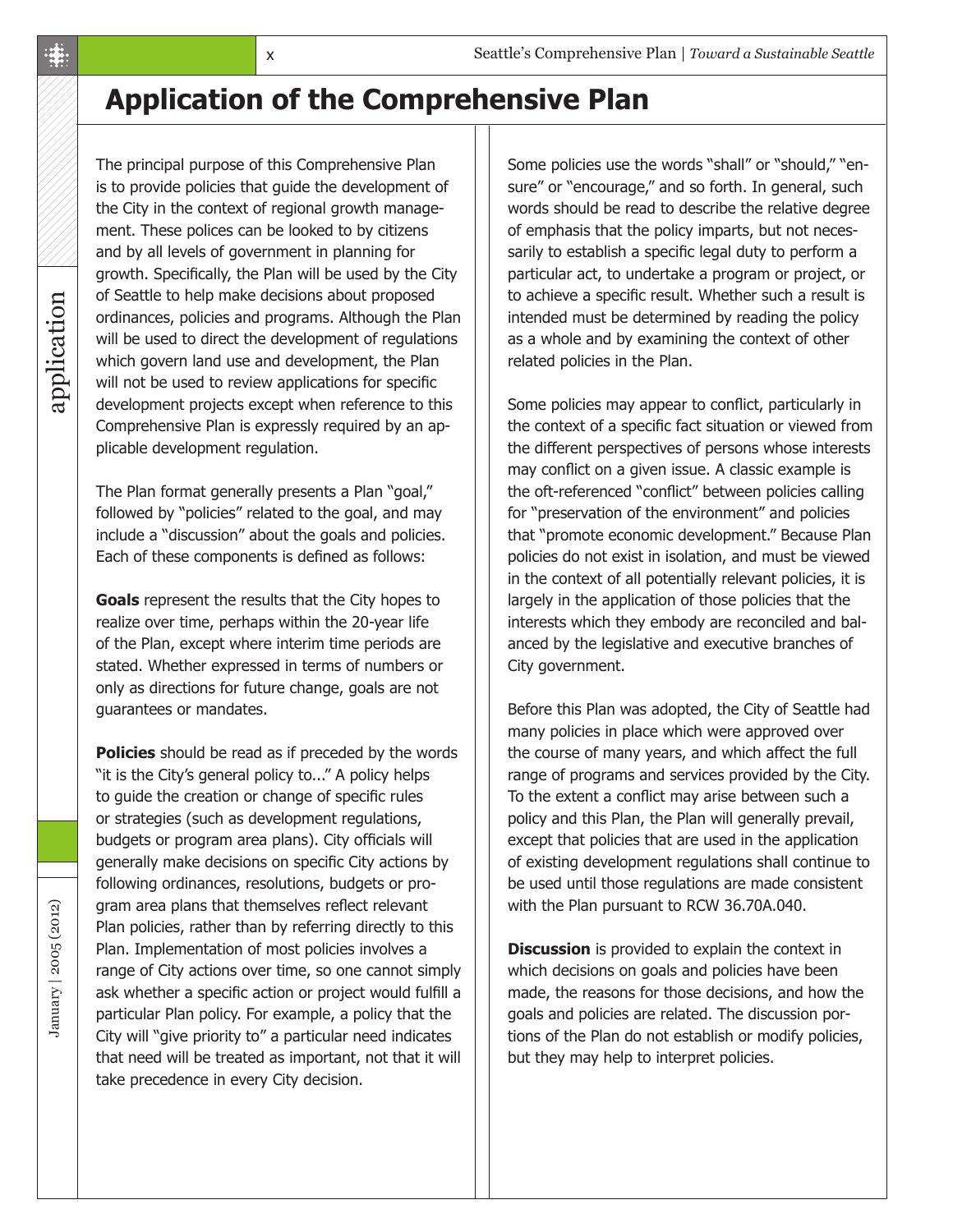**Appendices** to the Plan contain certain required maps, inventories and other information required by the GMA, and in some cases further data and discussion or analysis. The appendices are not to be read as establishing or modifying policies or requirements unless specified for such purposes in the Plan policies. For example, descriptions of current programs in an appendix do not require that the same program be continued, and detailed estimates of how the City may expect to achieve certain goals do not establish additional goals or requirements.

application application

xi